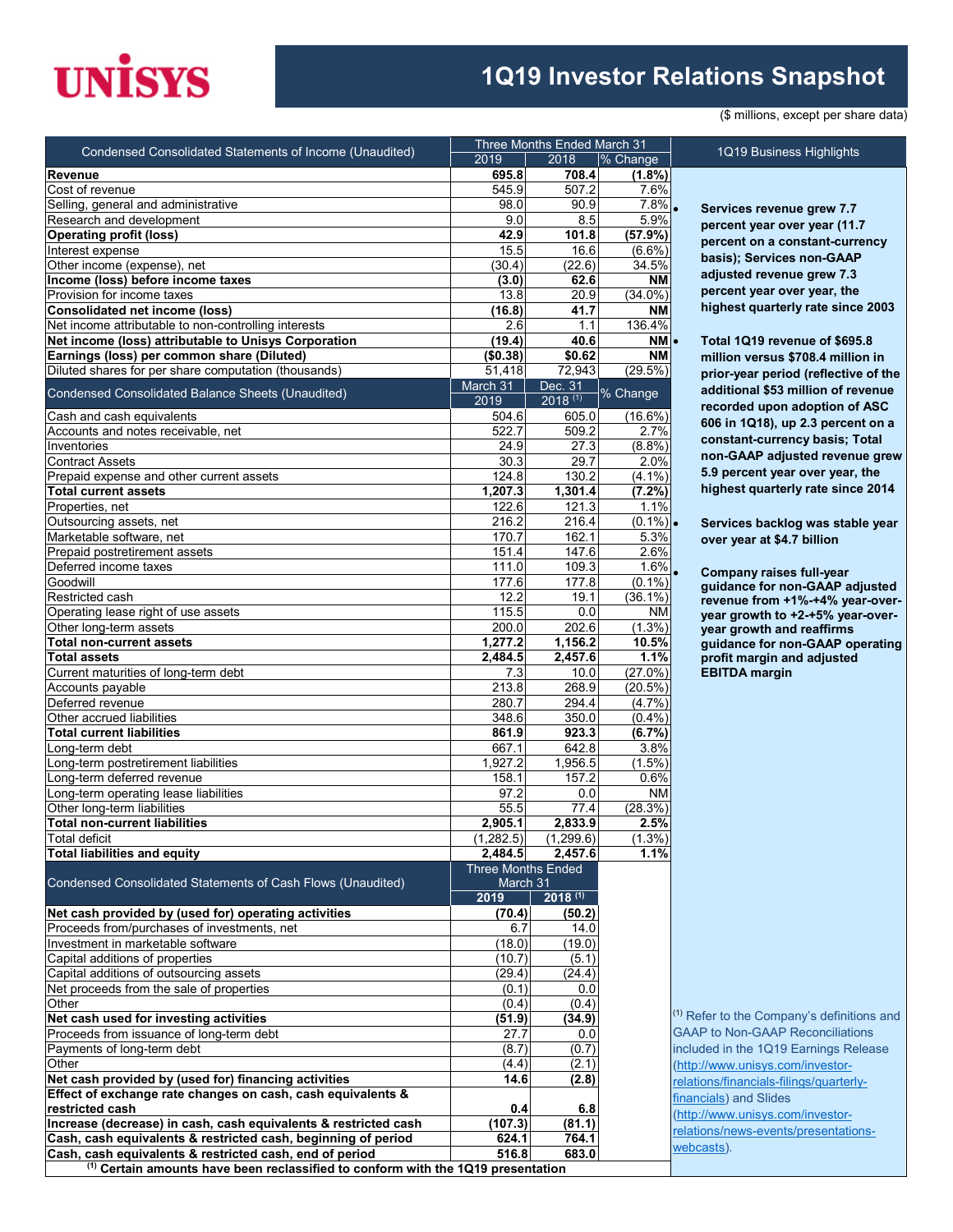## 1Q19 Revenue Profile (\$M)



| <b>Segment</b>                               | <b>1Q19</b> | 1Q18        | Change   | $\frac{9}{6}$ | In Constant Currency        |
|----------------------------------------------|-------------|-------------|----------|---------------|-----------------------------|
| Services                                     | \$612.1     | \$568.5     | \$43.6   | 7.7%          | 11.7%                       |
| Technology                                   | \$83.7      | \$139.9     | (\$56.2) | (40.2%        | $(36.9\%)$                  |
| Total                                        | \$695.8     | \$708.4     | (\$12.6) | $(1.8\%)$     | 2.3%                        |
| <b>Segment Detail</b>                        | 1Q19        | 1Q18        | Change   | $\%$          | In Constant Currency        |
| Cloud & Infrastructure Services              | \$361.2     | \$318.4     | \$42.8   | 13.4%         | 17.4%                       |
| <b>Application Services</b>                  | \$189.1     | \$192.9     | (\$3.8)  | $(2.0\%)$     | 1.5%                        |
| <b>Business Process Outsourcing Services</b> | \$61.8      | \$57.2      | \$4.6    | 8.0%          | 14.3%                       |
| Technology                                   | \$83.7      | \$139.9     | (\$56.2) | (40.2%        | (36.9%)                     |
| Total                                        | \$695.8     | \$708.4     | (\$12.6) | $(1.8\%)$     | 2.3%                        |
| Geography                                    | 1Q19        | <b>1Q18</b> | Change   | %             | <b>In Constant Currency</b> |
| U.S.& Canada                                 | \$341.1     | \$294.1     | \$47.0   | 16.0%         | 16.1%                       |
| International                                | \$354.7     | \$414.3     | (\$59.6) | $(14.4\%)$    | $(8.1\%)$                   |
| Total                                        | \$695.8     | \$708.4     | (\$12.6) | $(1.8\%)$     | 2.3%                        |
| <b>Regional Detail</b>                       | <b>1Q19</b> | <b>1Q18</b> | Change   | %             | In Constant Currency        |
| U.S. & Canada                                | \$341.1     | \$294.1     | \$47.0   | 16.0%         | 16.1%                       |
| <b>EMEA</b>                                  | \$202.2     | \$231.1     | (\$28.9) | (12.5%)       | $(6.5\%)$                   |
| Asia Pacific                                 | \$91.5      | \$100.9     | (\$9.4)  | $(9.3\%)$     | $(4.3\%)$                   |
| Latin America                                | \$61.0      | \$82.3      | (\$21.3) | $(25.9\%)$    | $(17.7\%)$                  |
| Total                                        | \$695.8     | \$708.4     | (\$12.6) | $(1.8\%)$     | 2.3%                        |
| <b>Sector</b>                                | <b>1Q19</b> | <b>1Q18</b> | Change   | $\frac{0}{6}$ | In Constant Currency        |
| Enterprise                                   | \$554.5     | \$564.6     | (\$10.1) | $(1.8\%)$     | 3.3%                        |
| U.S. Federal                                 | \$141.3     | \$143.8     | (\$2.5)  | (1.7%         | $(1.7\%)$                   |
| Total                                        | \$695.8     | \$708.4     | (\$12.6) | $(1.8\%)$     | 2.3%                        |
| <b>Sector Detail</b>                         | <b>1Q19</b> | <b>1Q18</b> | Change   | $\frac{0}{0}$ | In Constant Currency        |
| U.S. Federal                                 | \$141.3     | \$143.8     | (\$2.5)  | $(1.7\%)$     | $(1.7\%)$                   |
| <b>Public Sector</b>                         | \$157.8     | \$159.6     | (\$1.8)  | $(1.1\%)$     | 4.2%                        |
| Commercial                                   | \$218.3     | \$214.6     | \$3.7    | 1.7%          | 4.9%                        |
| Financial                                    | \$178.4     | \$190.4     | (\$12.0) | $(6.3\%)$     | 0.8%                        |
| Total                                        | \$695.8     | \$708.4     | (\$12.6) | $(1.8\%)$     | 2.3%                        |
| <b>Revenue Type</b>                          | 1Q19        | 1Q18        | Change   | $\%$          |                             |
| <b>Recurring Services</b>                    | \$504.6     | \$466.9     | \$37.7   | 8.1%          |                             |
| <b>Non-Recurring Services</b>                | \$107.5     | \$101.6     | \$5.9    | 5.8%          |                             |
| Technology                                   | \$83.7      | \$139.9     | (\$56.2) | $(40.2\%)$    |                             |
| Total                                        | \$695.8     | \$708.4     | (\$12.6) | $(1.8\%)$     |                             |